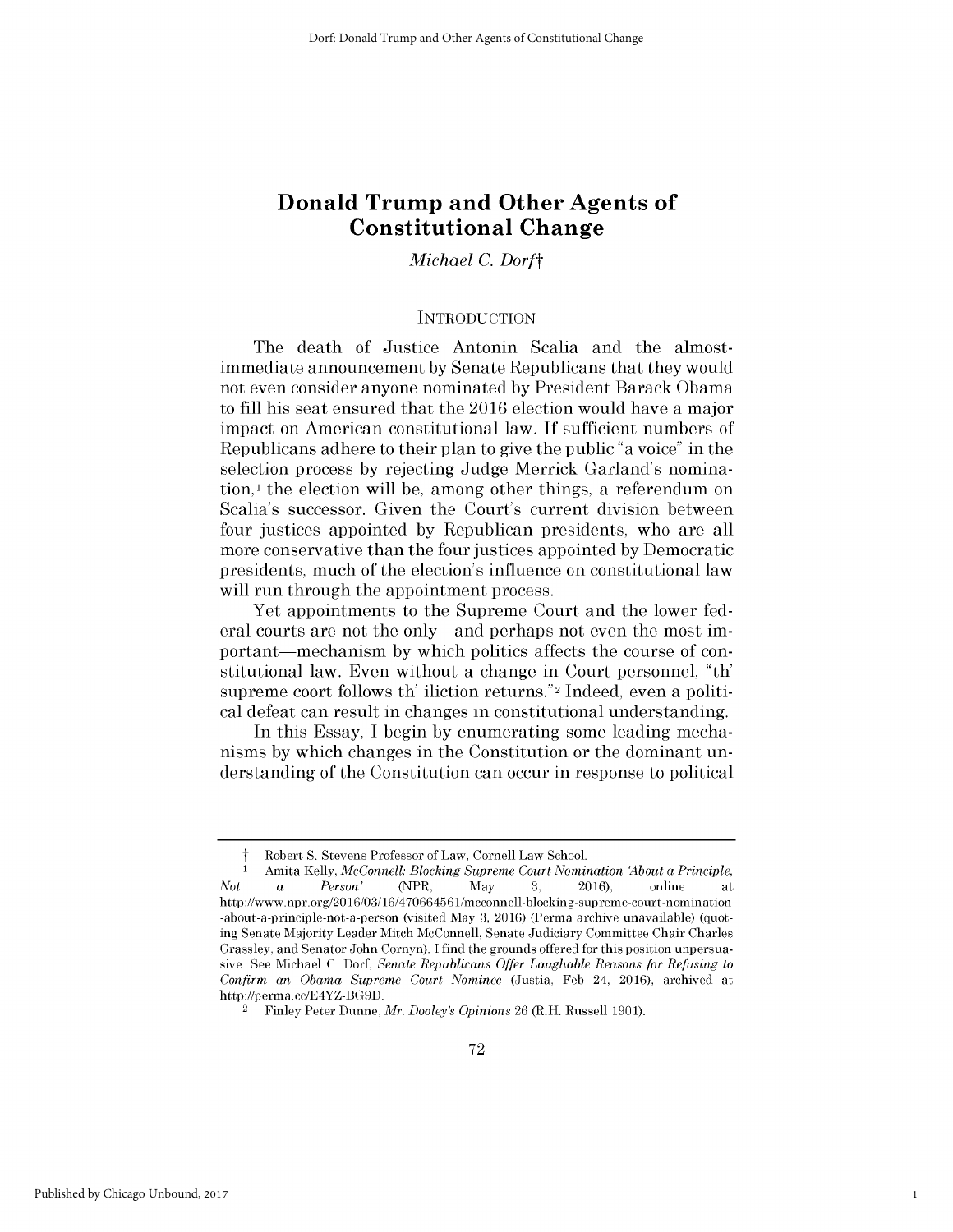developments, even without any change in Supreme Court personnel. **I** then turn to the **2016** race and ask how the unusual candidacy of Donald Trump might affect our understanding of the Constitution, even assuming Trump does not become president. **I** point to two mechanisms of constitutional change suggested **by** Trump's candidacy: agenda setting and backlash. Trump has placed an aggressively antiegalitarian understanding of the Constitution on the national agenda. **I** conclude that, ironically, his most lasting contribution to constitutional law could be the rejection of that understanding due to the backlash he inspires.

#### **I. NONAPPOINTMENT MECHANISMS IN** HISTORICAL PERSPECTIVE

The mechanisms **by** which constitutional change-a term **<sup>I</sup>** use to encompass changes to both the text and changes in the dominant understanding of unchanged text-occurs without a change in Supreme Court personnel include: constitutional amendments, failed constitutional amendments, the enactment of landmark legislation, and changes in the public's attitude.

### **A.** Constitutional Amendment

Formal changes to the constitutional text are the least controversial means **by** which the Constitution can change. Indeed, judges and constitutional scholars who consider themselves originalists typically argue that amendments are the *exclusive* means **by** which the meaning of the Constitution legitimately changes.3 Constitutional amendments require political organizing, but, because the Constitution assigns no formal role to the president in the process **by** which amendments are proposed or ratified, movements to enact constitutional amendments can occur largely outside of presidential politics.

Yet presidents and presidential candidates frequently take positions on proposed constitutional amendments, and the conventions that nominate each major party's presidential candidate also approve platforms that may influence candidates for Congress and state legislative office, actors who do play a role in the amendment process.<sup>4</sup>For example, the 2012 Republican Party

**<sup>3</sup>** See Joel K. Goldstein, *Constitutional Change, Originalism, and the Vice Presidency, 16* **U** Pa **J** Const L **369, 373-74 &** n **10 (2013)** (noting that "many originalists identify the procedures of Article V of the Constitution as the exclusive method of changing constitutional meaning" and collecting sources).

<sup>4</sup>**US** Const Art V.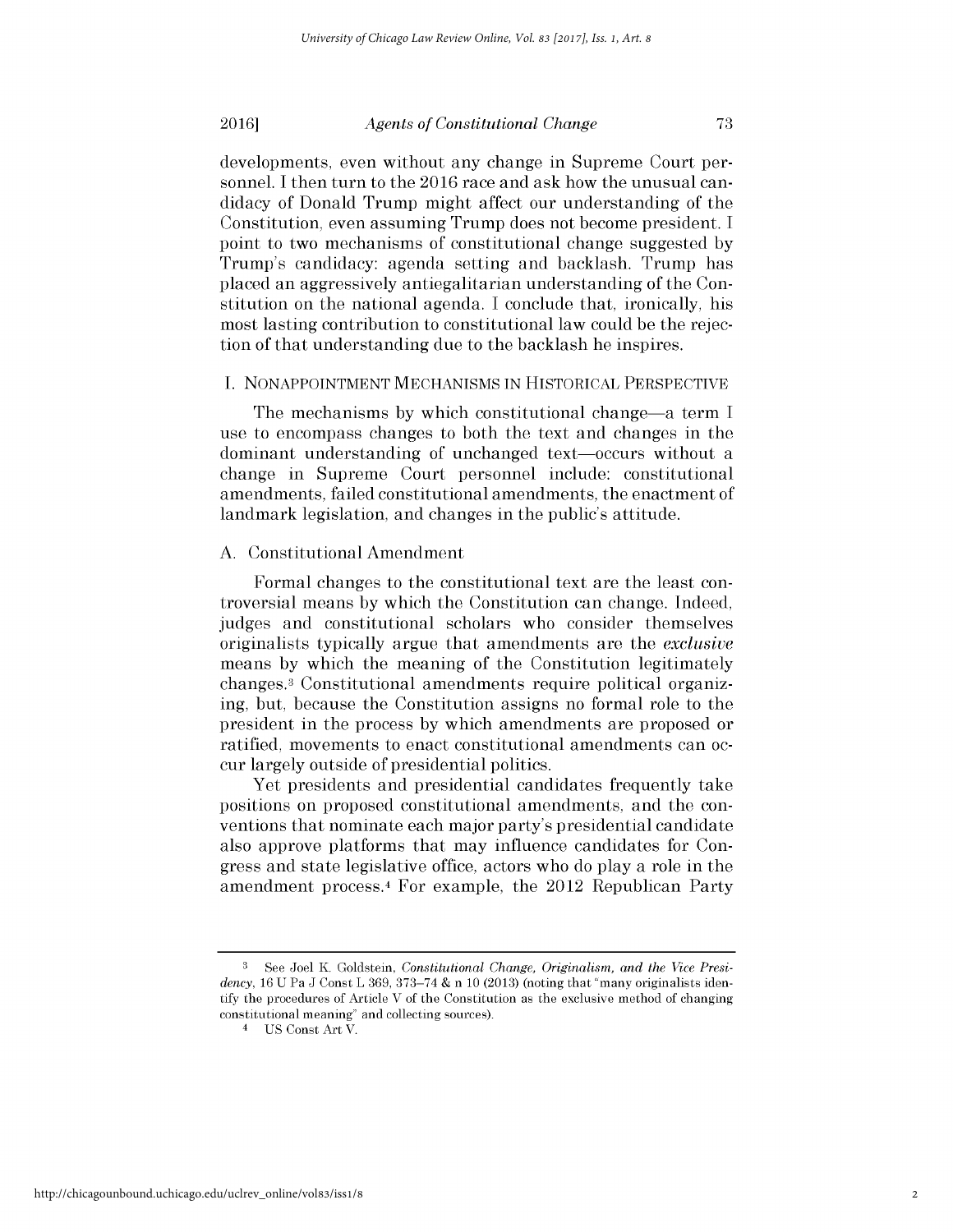### *The University of Chicago Law Review Online* 74 **[83:72**

Platform included or spoke favorably of proposals for five constitutional amendments. These proposals would: require a balanced federal budget,<sup>5</sup> conditionally repeal the Sixteenth Amendment,<sup>6</sup> require a supermajority vote in Congress for any tax increases,7 ban same-sex marriage,<sup>8</sup> and ban abortion.<sup>9</sup> The 2012 Democratic Party Platform proposed two constitutional amendments. One would authorize campaign finance reform currently blocked **by** Supreme Court precedent;<sup>10</sup> the other would adopt the Equal Rights Amendment (ERA) to "ensur[e] full equality for women.""

#### B. Failed Constitutional Amendments

Constitutional amendments are rare events. After the Bill of Rights, which was adopted almost contemporaneously with the original Constitution, we have had only seventeen amendments in over two centuries. None of the 2012 proposed constitutional amendments endorsed **by** either the Republicans or the Democrats was enacted. That is partly evidence of the fact that party platforms are not serious blueprints for governing. **A** platform plank is often a mere sop for disappointed backers of a failed candidate for the party's nomination or a shared aspiration no one expects to be achieved in the short run.

But it would be a mistake to dismiss failed efforts at amending the Constitution as irrelevant to constitutional change. Sometimes early failed efforts to secure an amendment lay the groundwork for later success. For example, during Reconstruction, proponents of women's suffrage offered what was envisioned as the Sixteenth Amendment; a half century of failure and struggle culminated in its enactment as the Nineteenth Amendment. <sup>12</sup>

Meanwhile, the Democratic Party's continued commitment to securing passage of the ERA looks like a case of not knowing when to declare victory. The ERA **did** not secure the support of the

**<sup>5</sup>** *We Believe in America: Republican Platform 2012* \*3-4 (Committee on Arrangements for the 2012 Republican National Convention, 2012), archived at http://perma.cc/3JPK-GRKF.

**<sup>6</sup>See** id at **\*3.**

 $\frac{7}{8}$  **Id at \*4.**<br>**8 Id at \*10** 

**<sup>8</sup>Id** at **\*10.**

**<sup>9</sup>** *Republican Platform 2012* at \*13-14 (cited in note **5).**

**<sup>10</sup>***Moving America Forward: 2012 Democratic National Platform* \*12 (2012), archived at http://perma.cc/2G6D-BANM.

**<sup>11</sup>**Idat\*17.

<sup>12</sup> See Reva B. Siegel, *She the People: The Nineteenth Amendment, Sex Equality, Federalism, and the Family,* **115** Harv L Rev 947, **968-76** (2002).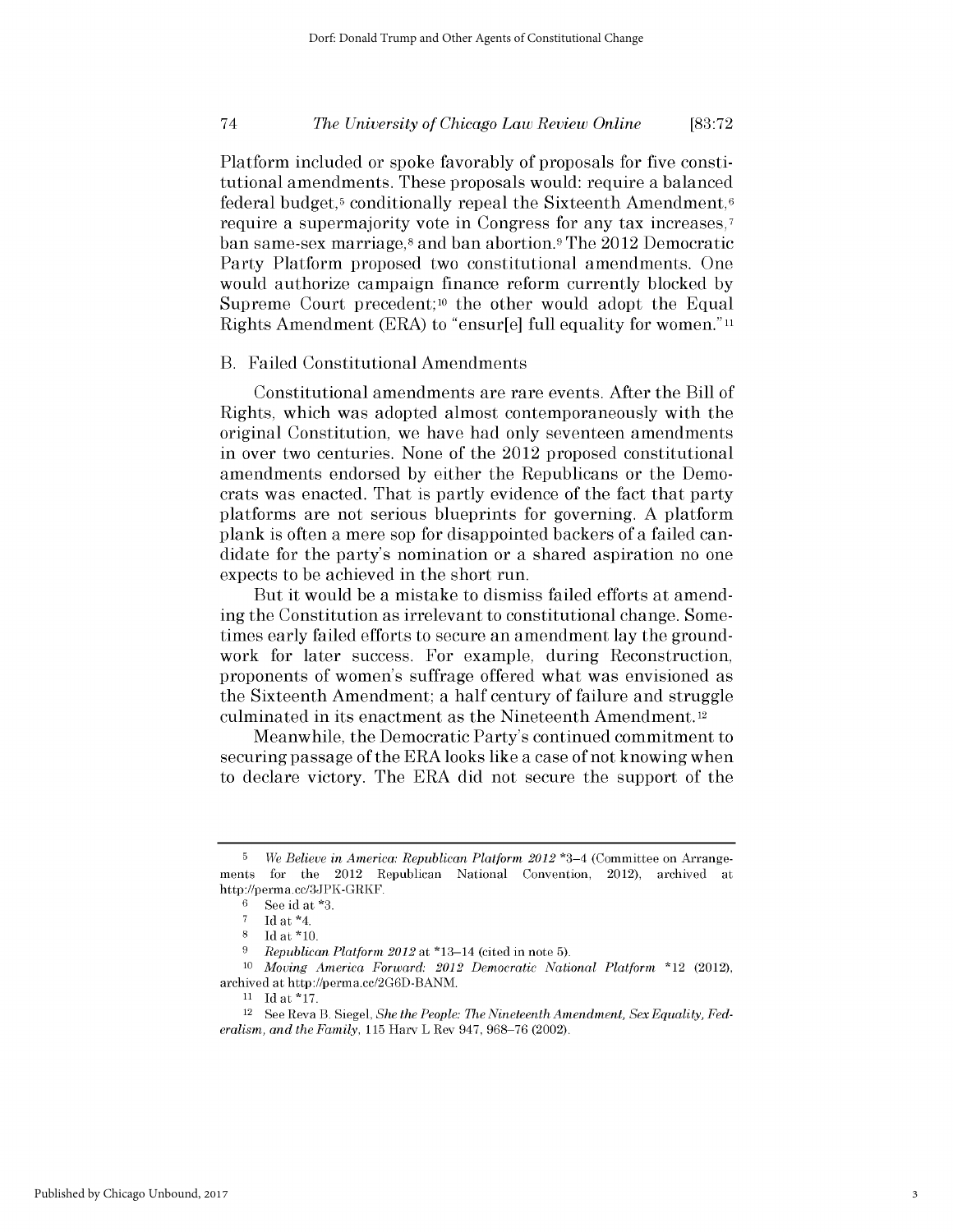three-quarters of state legislatures needed for ratification, **13** but proponents of constitutional sex equality achieved more or less the regime sought under the ERA via Supreme Court decisions construing the Fourteenth Amendment14 (and with respect to the federal government, the Fifth Amendment<sup>15</sup>). The ERA is hardly unique. The forces that place a proposed constitutional amendment on the political agenda may be too weak to overcome the barriers to formal adoption but strong enough to impress a majority of the Supreme Court. **<sup>16</sup>**

#### **C.** Landmark Legislation

Constitutional change also occurs as a consequence of the enactment of important legislation, especially when the constitutionality of that legislation is initially contested. The struggle in the early republic over the First and Second Banks of the United States is instructive. President George Washington accepted Secretary of the Treasury Alexander Hamilton's view that Congress had the power to charter a bank, despite a vigorous protest from Secretary of State Thomas Jefferson and Attorney General **Ed**mund Randolph. **17** The First Bank's charter expired in **1811,** however, and as a consequence, the United States nearly lost the War of **1812** for lack of adequate credit. **18** Following the war, President James Madison, whose Jeffersonian party had opposed the Bank, signed the law creating the Second Bank of the United States.19 When the question of the Bank's constitutionality finally came before the Supreme Court in *McCulloch v Maryland,20* what was once hotly debated had been resolved **by** politics. Chief Justice John Marshall made arguments that echoed Hamilton's case within the Washington administration, but these analytical

**<sup>13</sup>**Jessica Ravitz, *The New Women Warriors: Reviving the Fight for Equal Rights* **(CNN,** Apr **16, 2015),** archived at http://perma.cc/EV8S-BTXW.

<sup>14</sup>**See,** for example, *United States v Virginia,* **518 US 515,** 531-34 **(1996)** (requiring an "exceedingly persuasive justification" in light of the Fourteenth Amendment to sustain Virginia's use of a sex-based classification).

**<sup>15</sup>See,** for example, *Frontiero v Richardson,* 411 **US 677, 690-91 (1973)** (holding that a sex-based classification in federal law designed "for the sole purpose of achieving administrative convenience" violated the Fifth Amendment).

**<sup>16</sup>See** David **A.** Strauss, *The Living Constitution* **125-26** (Oxford 2010) (discussing the failed Child Labor Amendment and the ERA).

**<sup>17</sup>**See Robert **E.** Wright and David **J.** Cowen, *Financial Founding Fathers: The Men Who Made America Rich* **11-13** (Chicago 2006).

**<sup>18</sup>See** Ralph **C.H.** Catterall, *The Second Bank of the United States 1-2* (Chicago **1903).**

**<sup>19</sup> See** id at 21.

<sup>20</sup>**17 US** (4 Wheat) **316 (1819).**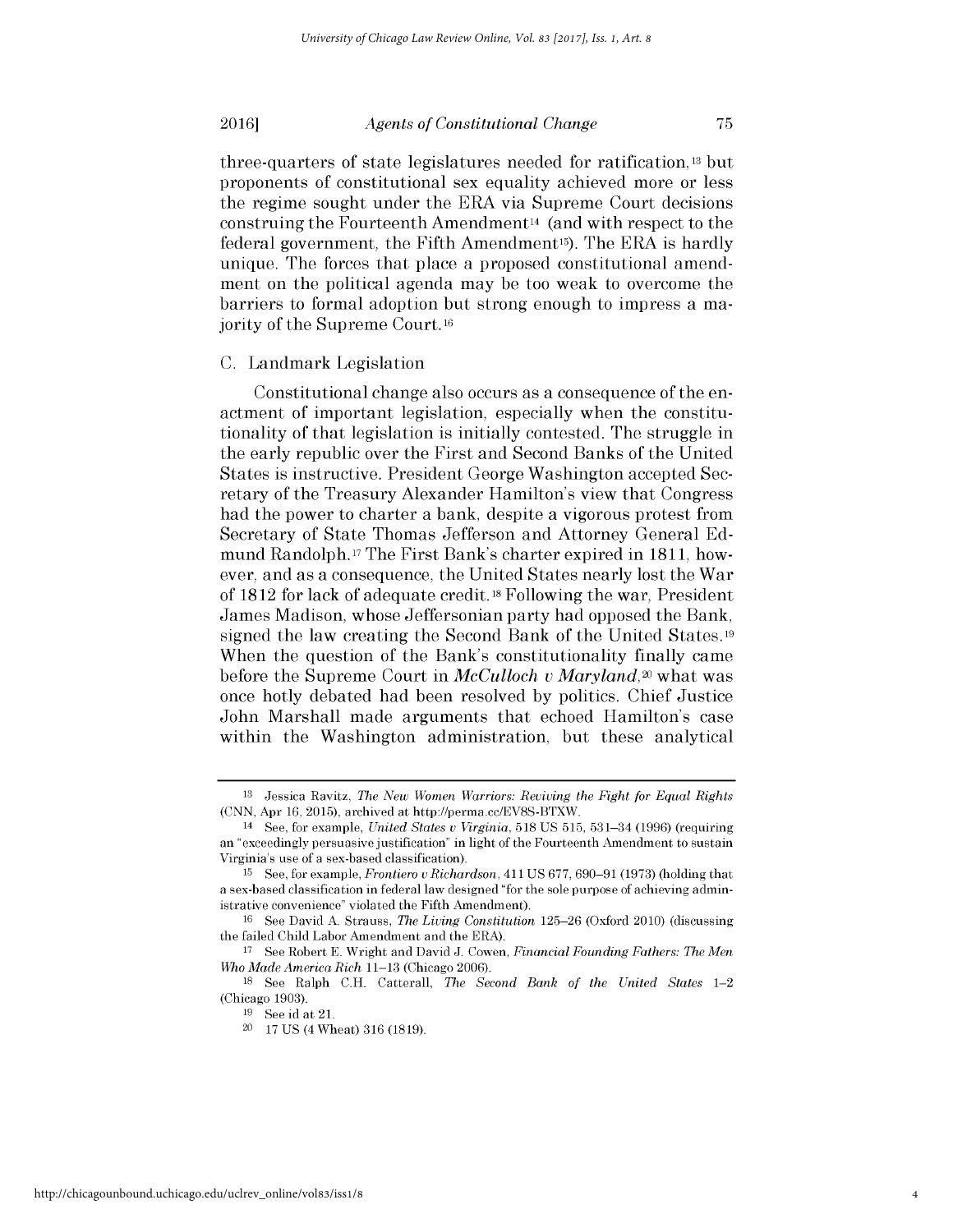### *The University of Chicago Law Review Online* **76 [83:72**

moves seemed to be less decisive than the fact that even the Jeffersonians had come around to supporting the Bank.21

The converse may also be true: a constitutional challenge to major legislation will be more likely to succeed before that legislation has become broadly embedded in the law and society. Consider a recent example. The initial constitutional challenge to the Patient Protection and Affordable Care Act **(ACA** or Obamacare) came close to succeeding in completely invalidating the law<sup>22</sup> before the law went into effect. Republican members of Congress continue to introduce bills that aim to repeal the **ACA,** and at least one Republican presidential candidate in **2016** vowed that, if elected, he would sign legislation to "repeal every word of Obamacare."23 Yet with each passing year, repeal or invalidation becomes less likely. Entitlement programs build constituencies that make them difficult to repeal, especially when, as with the **ACA,** powerful economic players like insurance companies are among the constituents.

Obviously, even old statutes can be repealed or held unconstitutional, but some constitutional challenges may have a limited window within which they can succeed. Thus, it is notable that even at the height of the "federalism revolution" of the Rehnquist Court, only one justice-Justice Clarence Thomas-endorsed a view of the scope of federal power that would roll back the New Deal.24 For his colleagues, it was too late in the day for that much retrenchment. **If** Republicans do not capture the presidency and both houses of Congress in the coming election, it may also be too late for the repeal or invalidation of the **ACA.**

 $21$  See id at 402. For an argument about the extent to which contemporary politics influenced the Marshall Court, see Mark **A.** Graber, *Federalist or Friends of Adams: The Marshall Court and Party Politics,* 12 Stud Am Polit Development **229, 256-57 (1998)** *("McCulloch v. Maryland* highlighted [the] increasingly supportive relationship between the judicial and elected branches of government.").

<sup>22</sup>See *National Federation of Independent Business v Sebelius,* **132 S** Ct **2566, 2676** (2012) (Scalia, Kennedy, Thomas, and Alito dissenting) (concluding that the entire **ACA** should fall).

**<sup>23</sup>***Transcript of the Republican Presidential Debate in Detroit* (NY Times, Mar 4, 2016), http://www.nytimes.com/2016/03/04/us/politics/transcript-of-the-republican -presidential-debate-in-detroit.html (visited May 4, 2016) (Perma archive unavailable) (statement of Senator **Ted** Cruz).

<sup>24</sup> See *United States v Lopez,* **514 US** 549, **599-602 (1995)** (Thomas concurring) (characterizing post-New Deal cases as arguably a "wrong turn"). **See** also Richard H. Fallon *Jr, The "Conservative" Paths of the Rehnquist Court's Federalism Decisions,* **69 U** Chi L Rev 429, 486 (2002) ("[I]n cases involving the scope of Congress's power to regulate private conduct under the Commerce Clause, only Justice Thomas has called for the Court to pursue originalist inquiries.").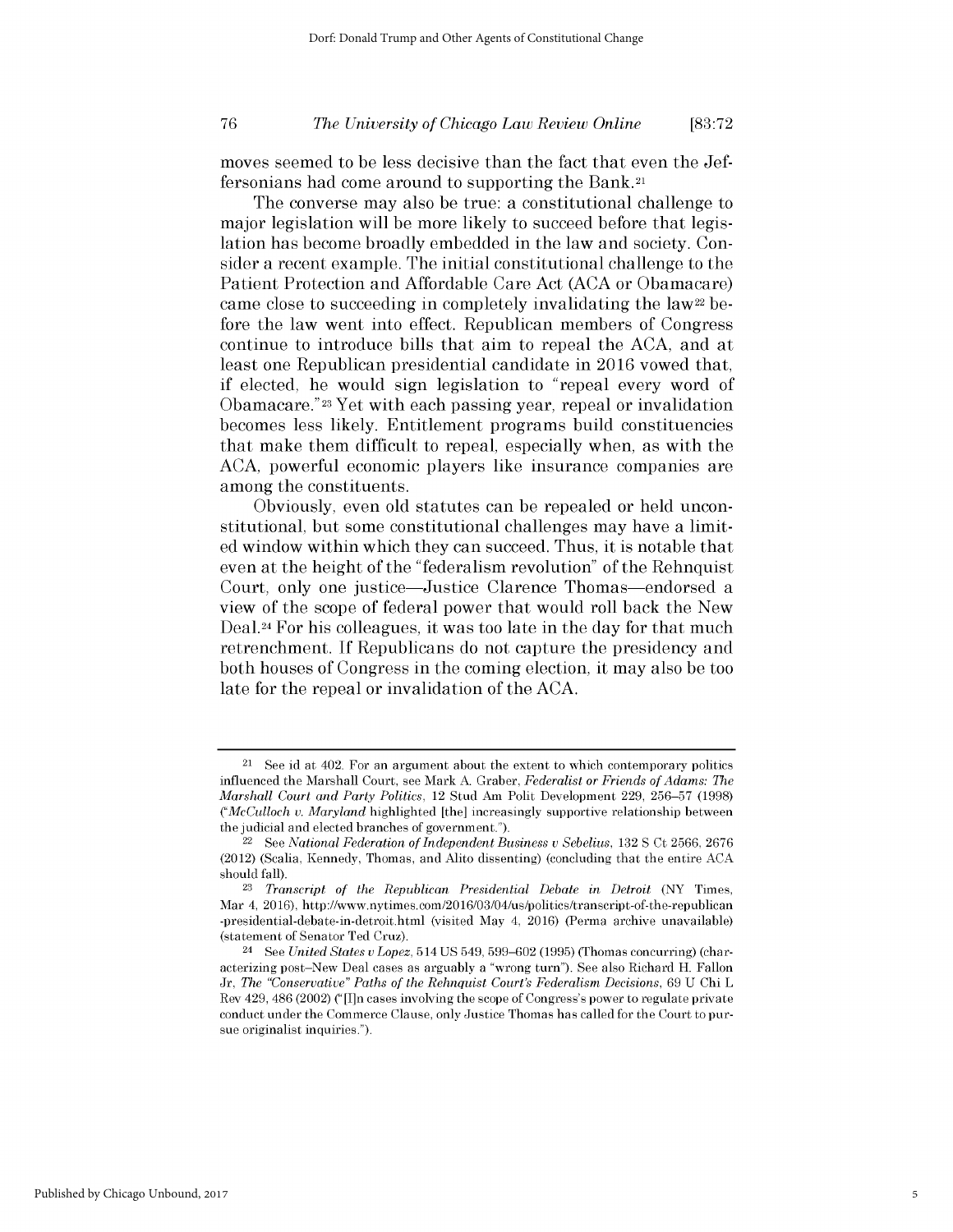#### **D.** Attitudinal Change

Constitutional change can also happen as a result of changed attitudes and values. "Contentious politics"—social movement actors inside and outside of organizations fighting over their respective visions of society and the state<sup>25</sup>—translates social change into legal change, but we should not overlook the changes in attitudes and values that enable reform programs to succeed where previously they failed.

For example, changes in relations between men and women made the success of the women's movement in the 1960s and 1970s possible even though earlier efforts had stalled.26 Similarly, changes in attitudes towards sexual orientation $27$  made possible the success of the marriage equality movement in the last few years. **Of** course, just as the mix of attitudes and values that exists at any time circumscribes the field of successful political contention, so contentious politics can reshape attitudes and values. Law, contentious politics, values, and attitudes exist in a complex, dynamic relationship.28 But often the simplest explanation for why the Constitution is read the way it is at any given moment **is** that the reading reflects contemporaneous social attitudes.

To explain why Justice Sandra Day O'Connor voted with the majority to permit the prosecution of a gay man under a Georgia sodomy statute in **198629** but with a different majority to forbid the prosecution of a gay man under a Texas sodomy statute in **2003,** we might point to technical differences between the Georgia and Texas laws.30 The better explanation, however, is that Americans' attitudes towards homosexuality changed substantially in

**<sup>25</sup>**Sidney **G.** Tarrow, *Power in Movement: Social Movements and Contentious Politics* **16** (Cambridge **3d ed 2011).**

**<sup>26</sup>**For an explanation of how cultural changes in the 1960s and 1970s contributed to the success of the women's movement, see generally, for example, Ruth Rosen, *The World Split Open: How the Modern Women's Movement Changed America (Penguin 2006).* 

**<sup>27</sup>**See *Marriage* (Gallup), online at http://www.gallup.com/poll/117328/ marriage.aspx (visited May **17,** 2016) (Perma archive unavailable) (reporting the percentage of Americans who believe marriages between same-sex couples should **be** valid over time).

**<sup>28</sup>**See generally David Cole, *Engines of Liberty: The Power of Citizen Activists to Make Constitutional Law* (Basic 2016) (discussing contemporary movements for gay rights, gun rights, and civil liberties in the war on terror).

**<sup>29</sup>**See *Bowers v Hardwick,* **478 US 186, 187, 189 (1986).**

**<sup>30</sup> See** *Lawrence v Texas,* **539 US 558, 582 (2003)** (O'Connor concurring in the **judg**ment) (distinguishing the cases on the grounds that *Bowers* concerned "whether the substantive component of the Due Process Clause protected a right to engage in homosexual sodomy," while *Lawrence* addressed "whether, under the Equal Protection Clause, moral disapproval is a legitimate state interest to justify **.. .** ban[ning] homosexual sodomy, but not heterosexual sodomy").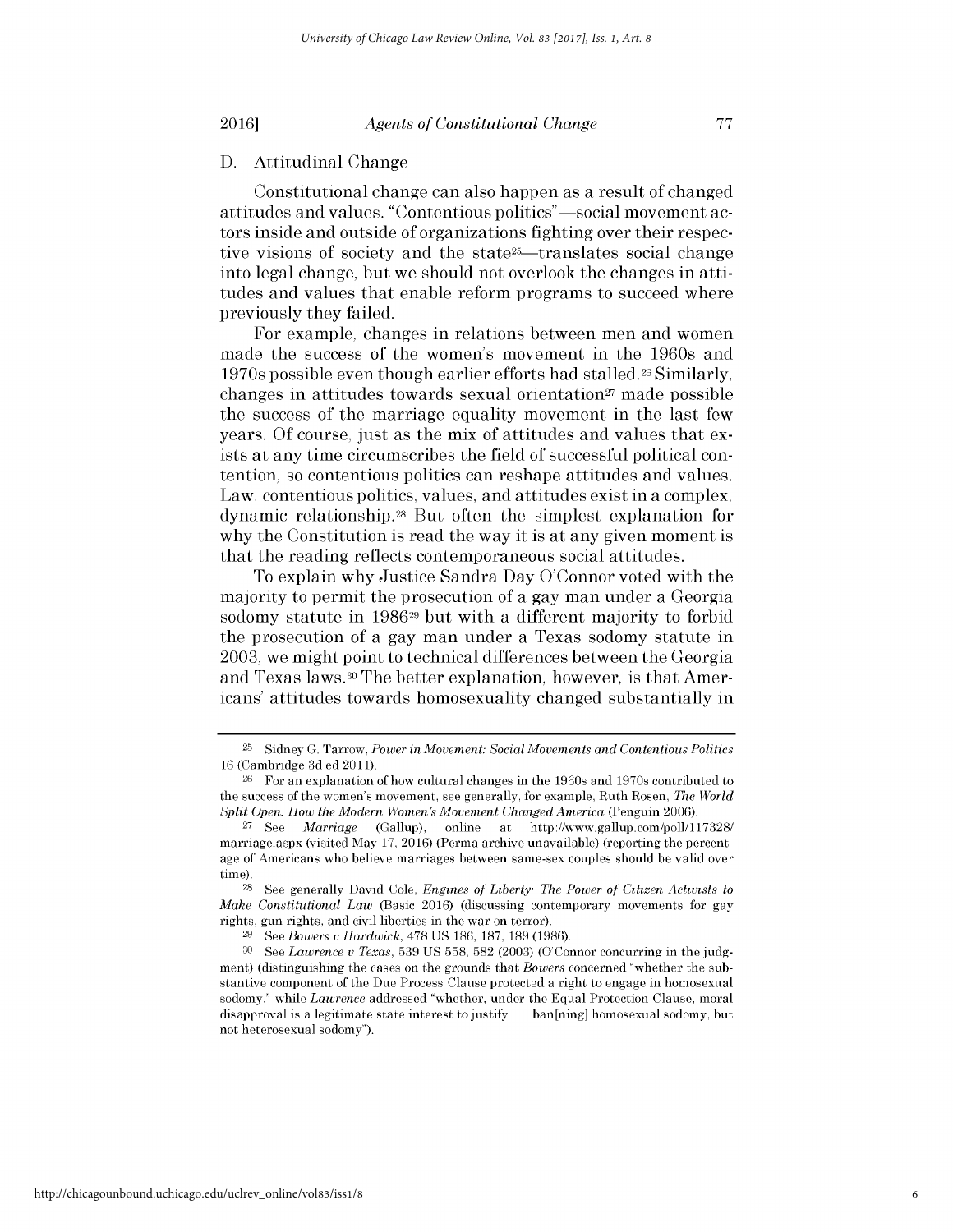*The University of Chicago Law Review Online* **78 [83:72**

the intervening seventeen years,<sup>31</sup> and O'Connor is an American. *Who* sits on the Supreme Court matters a great deal, but *when* the Court decides a question also matters a great deal.

# **II. DONALD** TRUMP'S **CONTRIBUTIONS** TO **CONSTITUTIONAL POLITICS**

Trump is a constitutional dunce. Despite the fact that his *sis*ter is a federal appeals court judge, Trump lacks even a *Schoolhouse Rock* understanding of the respective functions of the branches of American government. During a televised debate, Trump responded to a criticism of his sister's judicial record **by** stating that Justice Samuel Alito had "signed th[e] [same] **bill"** that he imagined his sister had signed.32 On another occasion, Trump announced that he would appoint Supreme Court justices who "would look very seriously" at former Secretary of State Hillary Clinton's use of a private email server,<sup>33</sup> in the apparent belief that the United States has a civil law system in which judges investigate alleged criminal conduct. Yet despite—or perhaps because of Trump's ignorance, his candidacy has important consequences for the Constitution. It suggests two additional mechanisms **by** which contentious politics can affect constitutional law outside of the appointments process: agenda setting and backlash.

#### **A.** Agenda Setting

Professor Jack Balkin has written insightfully about how understandings of the Constitution that were at one point considered "crackpot and off-the-wall" come to be accepted.34 Balkin emphasizes the movement actors who persuade their fellow Americans to consider a view they are inclined to dismiss. Some

**<sup>31</sup>**In **1986,** only **32** percent of Americans supported the "legality" of "gay or lesbian relations," but that number had risen to just under **60** percent **by 2003.** Lydia Saad, *U.S. Acceptance of Gay/Lesbian Relations Is the New Normal* (Gallup, May 14, 2012), online at http://www.gallup.com/poll/154634/acceptance-gay-lesbian-relations-new-normal.aspx (visited May **5,** 2016) (Perma archive unavailable).

**<sup>32</sup>**See *Transcript of the Republican Presidential Debate in Houston* (NY Times, **Feb 25,** 2016), online at http://www.nytimes.com/2016/02/26/us/politics/transcript-of-the -republican-presidential-debate-in-houston.html (visited May **5,** 2016) (Perma archive unavailable).

**<sup>33</sup>**Rebecca Savransky, *Trump: I'd Pick Supreme Court Justice Who Would Look at Clinton's Emails* (The Hill, Mar **30,** 2016), archived at http://perma.cc/T6ZU-D3PB.

<sup>&</sup>lt;sup>34</sup> Jack M. Balkin, *Living Originalism* **18** (Belknap 2011).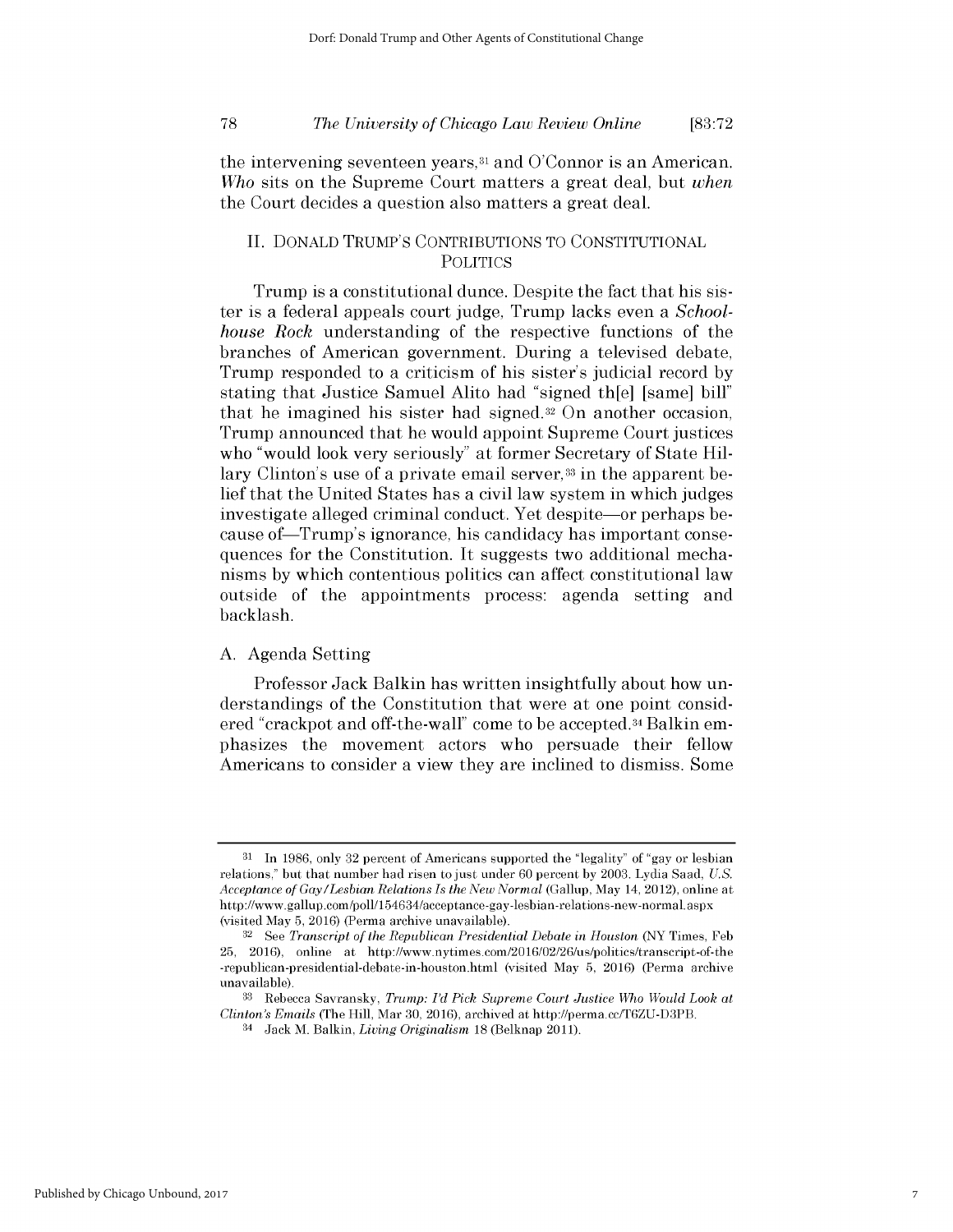of Trump's most provocative claims illustrate a related phenomenon: how an off-the-wall idea comes to be placed on the national agenda in the first place.

Consider three issues Trump placed on the agenda through his various statements and tweets: **(1) US** citizenship could be denied to children born in the United States to undocumented immigrant parents even without an amendment to **§ 1** of the Fourteenth Amendment;35 (2) a person (specifically Senator Ted Cruz) born in Canada to a **US** citizen mother is not a "natural-born citizen" eligible to be president;36 and **(3)** an immigration policy that excludes "all Muslims" (presumably excepting Muslim **US** citizens) from entry into the United States would be valid.37 Each of these claims was at first widely dismissed, **38** but the very fact that a presidential candidate raised them led serious scholars to question their initial assumptions.

Conventional wisdom pre-Trump mostly held that *United States v Wong Kim Ark39* settled the citizenship status of children born in the United States to undocumented immigrant parents, but Trump's brash assertion to the contrary led scholars (including me) to acknowledge that *Wong Kim Ark* **did** not fully resolve the question.40 Trump **did** not invent the key argument. He couldn't have. But **by** shoving the view into the news, he **did** more for it than the serious scholars who first proposed the argument. <sup>41</sup> Meanwhile, Trump's questions about Cruz's eligibility have led to a flood of scholarship on the meaning of the Citizenship Clause,

**<sup>35</sup>** See Max Ehrenfreund, *Understanding Trump's Plan to End Citizenship for Undocumented Immigrants' Kids* (Wash Post, Aug **17, 2015),** archived at http://perma.cc/L6KE-C8SH.

**<sup>36</sup>See** Jeremy Diamond, *Trump Raises Cruz's Eligibility to Run for President (CNN,* Jan **6,** 2016), archived at http://perma.cc/Z2XW-G898.

**<sup>37</sup>**See Andrew Gyory, *Don't Think Trump Will Ever Pass a Muslim Exclusion Act? Just Ask Sen. James G. Blaine.* (Wash Post, **Dec 8, 2015),** archived at http://perma.cc/9UBS-6RGB.

**<sup>38</sup>See,** for example, Jonathan H. Adler, *More Scholars Weigh In on Whether Ted Cruz Is a 'Natural Born' Citizen* (Wash Post, Jan **15,** 2016), archived at http://perma.cc/SL69-  $\frac{\text{WR2R}}{39}$ .

**<sup>39 169</sup> US** 649 **(1898).**

<sup>40</sup>**See** Michael **C.** *Dorf, People Born in the United States Are Properly Citizens* (Aug 26, **2015),** archived at http://perma.cc/PV88-GEHE. **See** also generally, for example, Bethany R. Berger, *Birthright Citizenship on Trial:* **Elk** v. Wilkins *and* United States v. Wong Kim Ark, **37** Cardozo L Rev **1185** (2016) (reexamining *Wong Kim Ark* in light of leading Republican presidential candidates' calls to end birthright citizenship); Gerald Walpin, David B. Rivkin Jr, and John **C.** *Yoo, Birthright Citizenship: Two Perspectives,* **17** Engage **18 (Feb** 2016).

<sup>41</sup>**See** generally, for example, Peter H. Schuck and Rogers M. Smith, *Citizenship without Consent: Illegal Aliens in the American Polity* (Yale **1985).**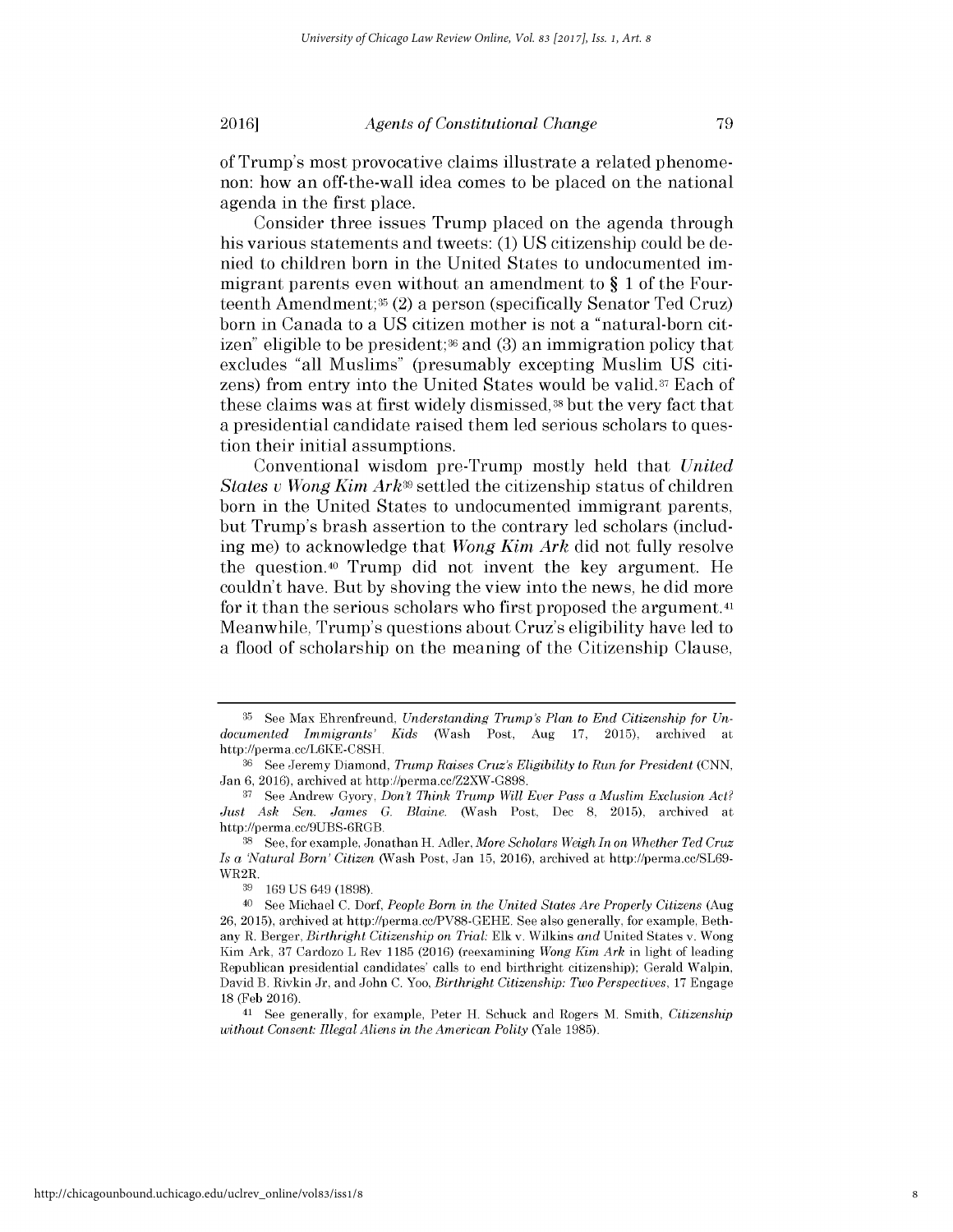### *The University of Chicago Law Review Online* **80 [83:72**

with many fine scholars lining up to contest the supposed consensus that a person born outside of the United States who was, **by** statute, a citizen at the time of birth, is, ipso facto, a natural-born citizen.42 And a respected immigration law scholar took to the Opinion Pages of the *New York Times* to argue that Trump's proposal to bar Muslims is awful but constitutional.43 In each instance, Trump's mere proposing of policies that were off-the-wall placed them on the table for discussion.

#### B. Backlash

The foregoing policy proposals reflect a core commitment **by** Trump and his supporters to nativism, xenophobia, and religious bigotry. Looking at Trump's campaign and persona, it appears that misogyny rounds out his worldview. Should Trump actually become president, his election would signal a major shift away from egalitarian values. In the event that general election voters reject Trump, that too will be constitutionally significant. Backlash against Trump would reaffirm the national commitment to at least some measure of egalitarianism.

Backlash is a complex and often unpredictable phenomenon. For example, Professor Michael Klarman has argued that *Brown <sup>v</sup>Board of Education of Topeka44* marginalized moderate white Southern opinion, in turn leading to extreme defenses of **Jim** Crow, which in turn catalyzed the civil rights movement. <sup>45</sup>That seems right, but could anyone have predicted this course of events in advance? To his credit, even as Klarman took note of backlash against judicial rulings in favor of gay rights, as early as **2005** he foresaw the inevitability of same-sex marriage.46 Yet many events that seem inevitable in retrospect feel anything but inevitable as they unfold. The Trump candidacy could inspire backlash that advances an egalitarian understanding of the Constitution, but a

<sup>42</sup> See, for example, *Brief Amicus Curiae* of Prof. Einer Elhauge on the Justiciability and Meaning of the Natural Born Citizen Requirement, *Elliott u Cruz,* No **29** MAP 2016, \*22-26 (Pa **filed** Mar 22, 2016) (collecting scholarship on the meaning of the Citizenship Clause), archived at http://perma.cc/ZFS4-JZLJ.

<sup>&</sup>lt;sup>43</sup> See Peter J. Spiro, *Trump's Anti-Muslim Plan Is Awful. And Constitutional.* (NY Times, **Dec 8, 2015),** online at http://www.nytimes.com/2015/12/10/opinion/trumps-antimuslim-plan-is-awful-and-constitutional.html (visited May **5,** 2016) (Perma archive unavailable).

<sup>44</sup>347 **US** 483 (1954).

<sup>45</sup> See generally Michael **J.** Klarman, *How Brown Changed Race Relations: The Backlash Thesis,* **81 J** Am Hist **81** (1994).

<sup>46</sup> See Michael **J.** Klarman, Brown *and* Lawrence *(and* Goodridge), 104 Mich L Rev **431, 483-86 (2005).**